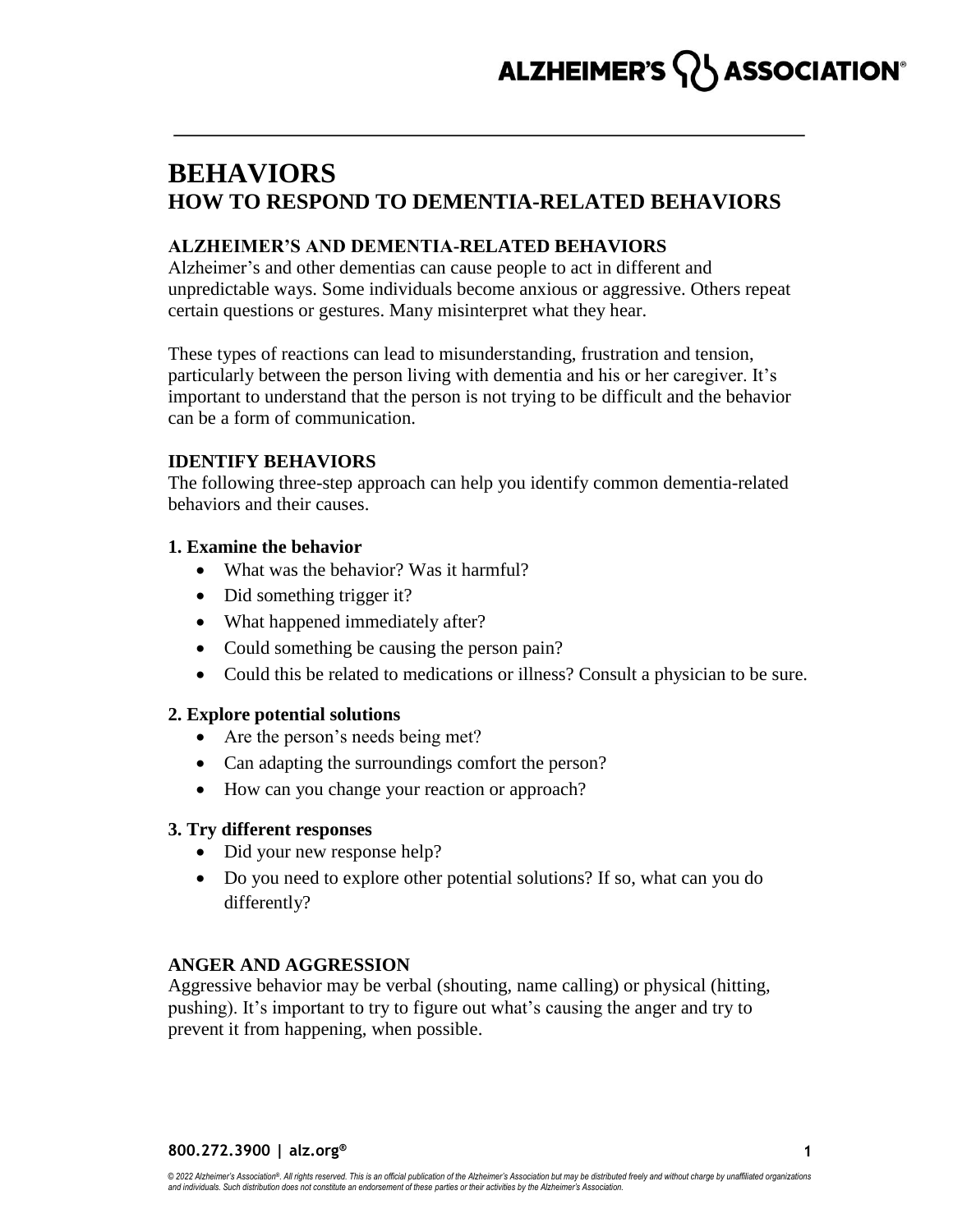## **HOW TO RESPOND:**

#### **Rule out pain as the cause of the behavior**

Pain can trigger aggressive behavior for a person living with dementia.

#### **Try to identify the immediate cause**

Think about what happened right before and whether it may have triggered the behavior.

#### **Focus on feelings, not facts**

Look for the feelings behind the words or actions.

#### **Try not to get upset**

Be positive and reassuring. Speak slowly in a soft tone.

#### **Limit distractions**

Examine the person's surroundings and adapt them to avoid other similar situations.

## **Try a relaxing activity**

Use music, massage or exercise to help soothe the person.

## **Shift the focus to another activity**

If a situation or activity causes an aggressive response, try something different.

## **Speak calmly**

Using a calm tone, try to reassure the person.

#### **Take a break**

If the person is in a safe environment and you are able, walk away and take a moment for yourself.

#### **Ensure safety**

Make sure you and the person are safe. If he or she is unable to calm down, seek assistance from others. Always call 911 in emergency situations. If you do call 911, make sure to tell responders the person is living with dementia, which may cause them to act aggressively.

#### **Dementia-related behaviors may be due to:**

- Physical pain or discomfort: Illnesses, medication, hunger or thirst.
- Overstimulation: Loud noises or a busy environment.
- Unfamiliar surroundings: New places or the inability to recognize home.
- Complicated tasks: Difficulty with activities or chores.

#### **800.272.3900 | alz.org®**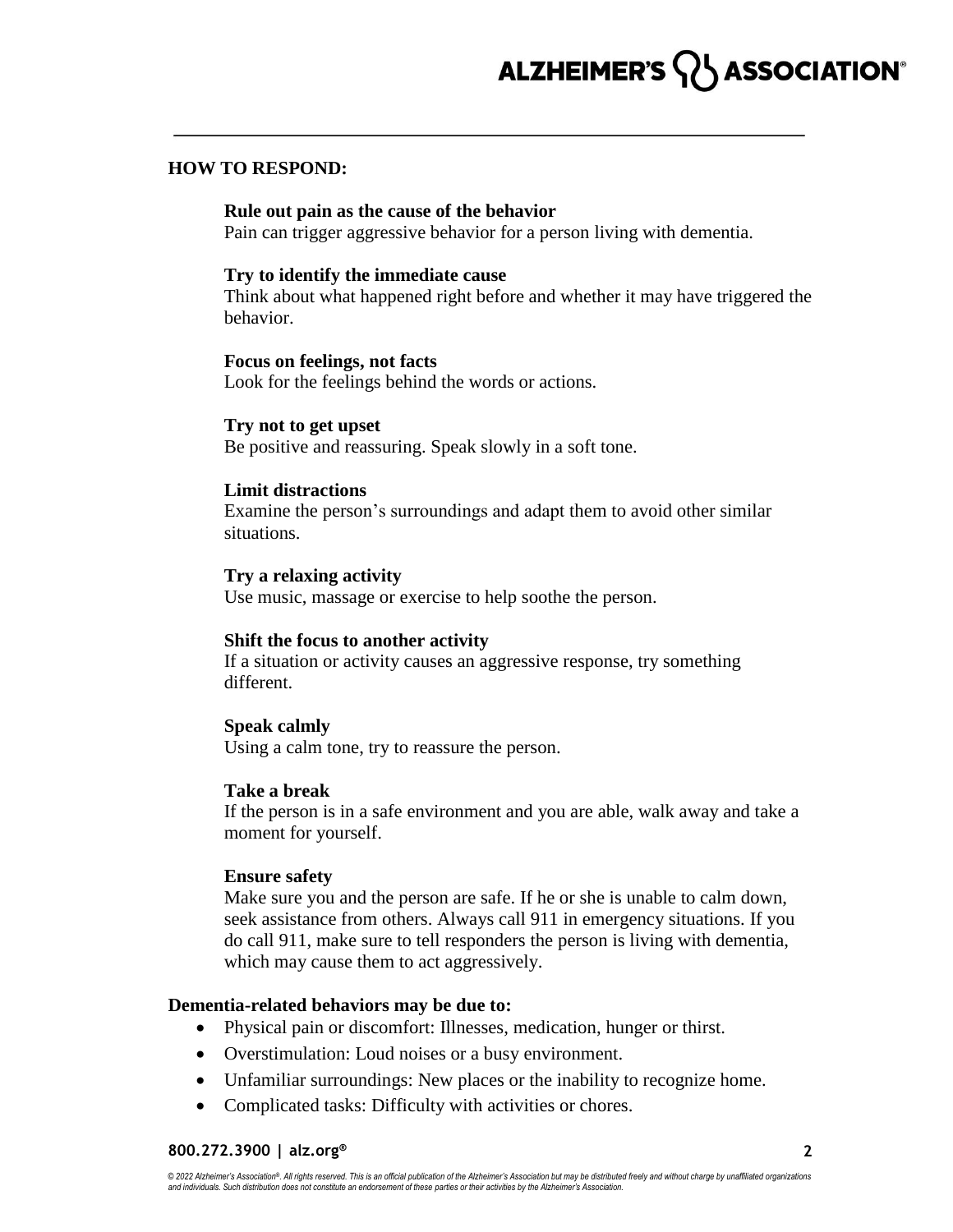Frustrating interactions: Inability to communicate effectively may cause fear, sadness or anxiety.

## **ANXIETY OR AGITATION**

People living with dementia can become anxious or agitated for many reasons. It can help to learn what triggers this response by considering the person's surroundings, time of day and what has just occurred, and evaluating potential sources of pain, hunger, need for sleep and sudden changes.

## **HOW TO RESPOND:**

## **Check for pain**

Pain can often trigger anxiety or agitation. Sources include being in an uncomfortable situation, injury, reaction to medication or a urinary tract infection.

## **Listen to the frustration**

Find out what may be causing the anxiety and try to understand.

## **Provide reassurance**

Speak in calming tones and phrases. Let the individual know you're there for support.

## **Involve the person in activities**

Engage the person in art, music or other activities to promote relaxation.

## **Modify the environment**

Decrease noise and distractions or relocate the person.

## **Find outlets for energy**

The person may be looking for something to do. Take a walk or go for a car ride.

## **FORGETFULNESS AND CONFUSION**

A person living with Alzheimer's disease may not recognize familiar people, places or things. He or she may forget relationships, call family members by other names or become confused about where home is. The purpose of common items, such as a pen or fork, may also be forgotten. These situations can be difficult for caregivers.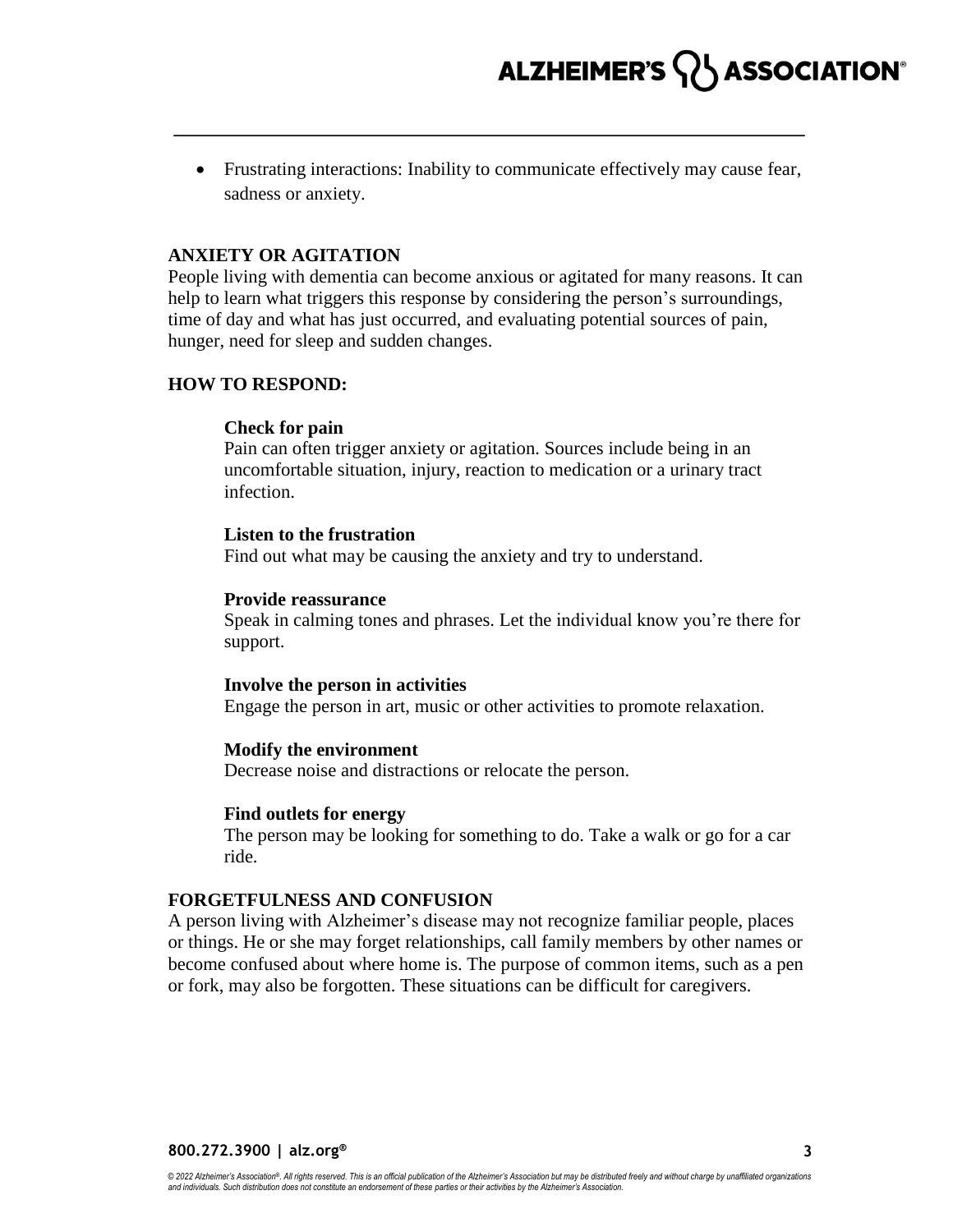#### **HOW TO RESPOND:**

#### **Stay calm**

Not being recognized can be painful. It may help to talk about it with a friend or family member.

#### **Respond with a brief explanation**

Don't overwhelm the person with complex responses. Instead, clarify with a simple explanation.

#### **Show photos and other reminders**

Use photographs and other thought-provoking items to remind the person of important relationships and places.

#### **Offer corrections as suggestions**

Avoid explanations that sound like scolding. Try responses like, "I thought it was a fork" or "I think he is your grandson Peter."

#### **Try not to take it personally**

Alzheimer's causes forgetfulness, but your support and understanding will continue to be appreciated.

#### **REPETITIVE ACTIONS**

A person living with Alzheimer's disease may do or say something over and over again — like repeating a word, question or activity. The person may also pace or undo what has just been done. In most cases, he or she is likely looking for comfort, security and familiarity. These actions are rarely harmful, but can be stressful for the caregiver.

## **HOW TO RESPOND:**

#### **Look for a reason**

Try to find out if there is a specific cause or trigger for the repetitive behavior.

#### **Focus on the emotion**

Rather than reacting to what the person is doing, respond to how he or she is feeling.

### **Turn the action or behavior into an activity**

If the person is rubbing a hand across the table, provide a cloth and ask for help with dusting.

#### **Stay calm and be patient**

Reassure the person with a calm voice and gentle touch.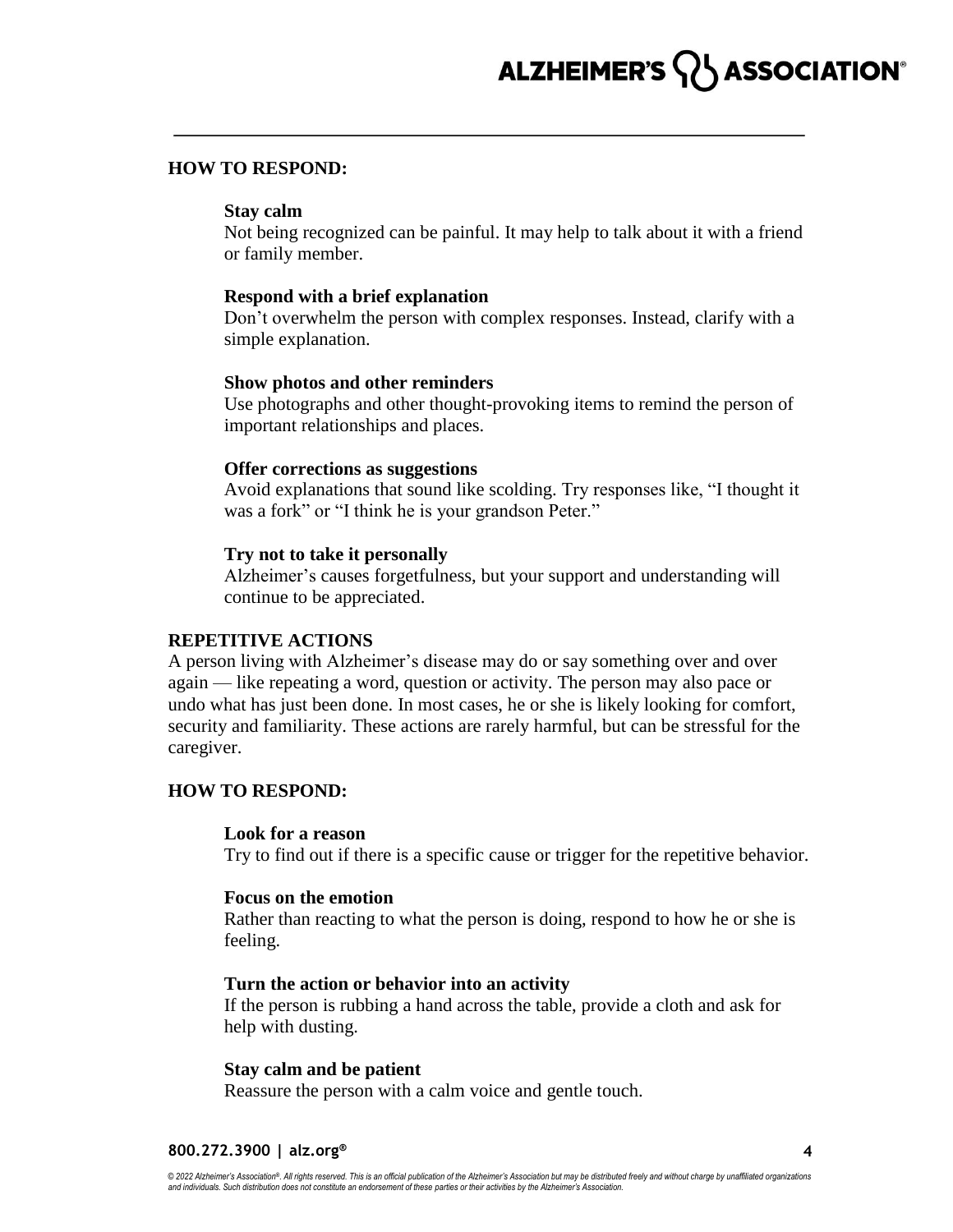#### **Provide an answer**

Give the person the answer that he or she is looking for, even if you have to repeat it several times. It may help to write it down and post it in a prominent location.

#### **Engage the person in an activity**

The individual may simply be bored and need a distraction. Engage the person in an activity like taking a walk or working on a puzzle.

#### **Use memory aids**

Offer reminders like notes, photographs, clocks or calendars.

#### **NEW SUSPICIONS**

Memory loss and confusion may cause a person living with Alzheimer's to perceive things in new and unusual ways. Individuals may become suspicious of those around them, even accusing others of theft, infidelity or other improper behavior. Sometimes a person living with the disease may misinterpret what he or she sees and hears.

## **HOW TO RESPOND:**

#### **Don't take offense**

Listen to what is troubling the person and try to be understanding. Then offer reassurance, respond to the feeling and let the person know you care.

#### **Don't argue or try to convince**

Allow the individual to express his or her ideas and acknowledge what was said.

#### **Offer a simple answer**

Share your thoughts, but keep it simple. Lengthy explanations can be overwhelming.

## **Switch the focus to another activity**

Engage the individual in an activity or ask for help with a chore.

#### **Duplicate any lost items**

If the person often searches for a specific item, have several available. For example, if the individual is always looking for his or her wallet, purchase two of the same kind.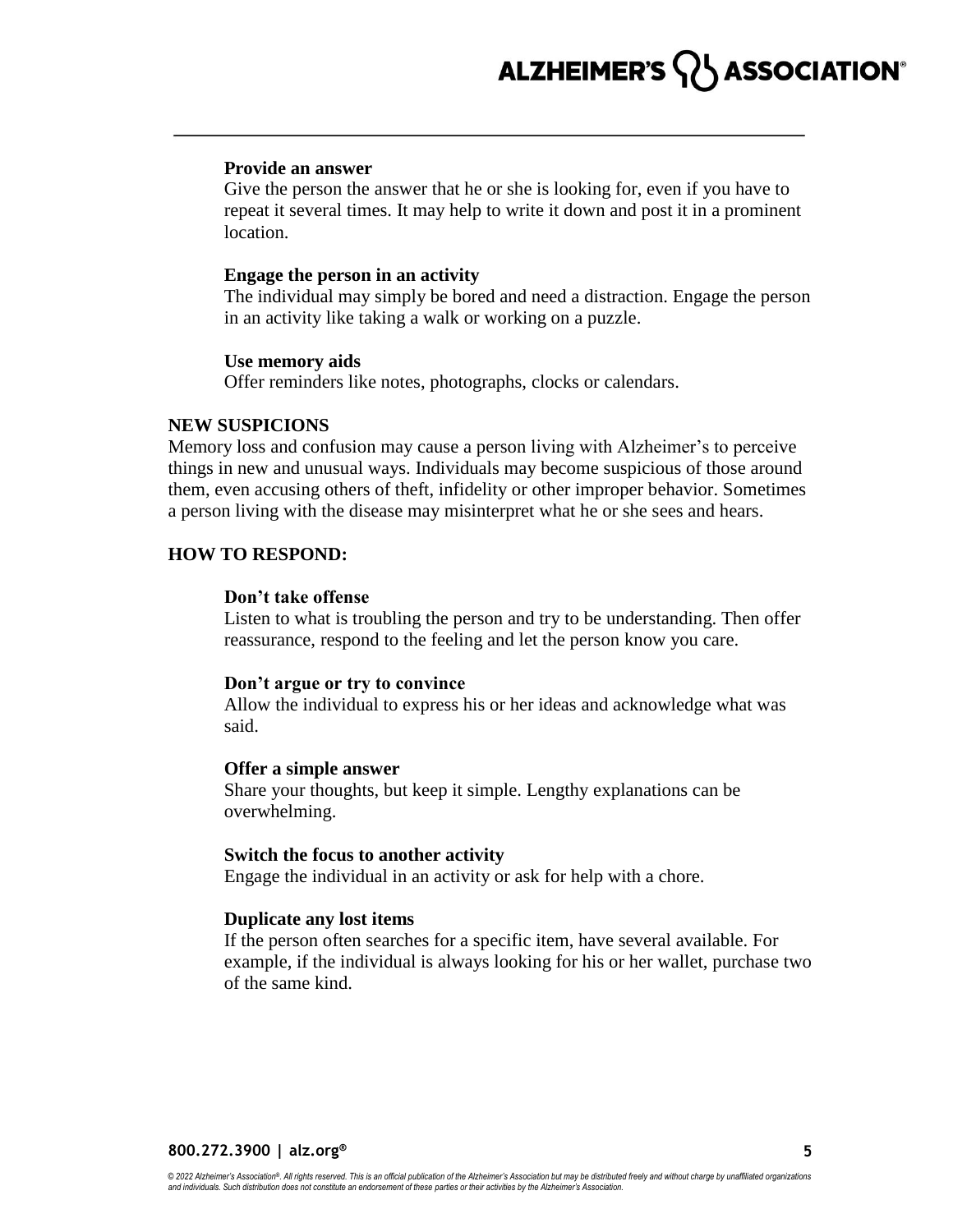## **WANDERING AND GETTING LOST**

It's common for a person living with dementia to wander and become lost, and it can happen at any stage of the disease. In fact, six in 10 individuals with Alzheimer's will wander at some point. They may try to go home when already there or attempt to recreate a familiar routine, such as going to school or work.

As the disease progresses, the person living with Alzheimer's will need increased supervision. At some point, it will no longer be safe to leave him or her alone.

## **HOW TO RESPOND:**

### **Encourage activity**

Keeping the person living with Alzheimer's active and engaged can help discourage wandering behavior by reducing anxiety and restlessness. Involve the person in chores, such as doing dishes, folding laundry or preparing dinner. If the person shows interest in getting out of the house, consider safe outdoor activities such as an accompanied walk or gardening.

#### **Inform others**

Make sure friends, family and neighbors know that the person is living with Alzheimer's and that wandering may occur.

#### **Make the home safe**

Install deadbolt or slide-bolt locks on exterior doors and limit access to potentially dangerous areas within the home.

## **Be prepared**

Consider enrolling in a wandering response service. Contact the **Alzheimer's Association 24/7 Helpline** (**800.272.3900**) for more information.

#### **MAKE SAFETY A PRIORITY**

Visit **alz.org/safety** for a robust offering of safety information, tips and resources.

## **TROUBLE WITH SLEEP**

People living with dementia may experience changes in their sleep schedule or have problems sleeping. Although the exact cause is unknown, these changes result from the disease's impact on the brain.

## **HOW TO RESPOND:**

#### **Make a comfortable environment**

Maintain a comfortable temperature in the sleeping area. Use night lights and take other steps to keep the person safe, such as installing appropriate door and window locks.